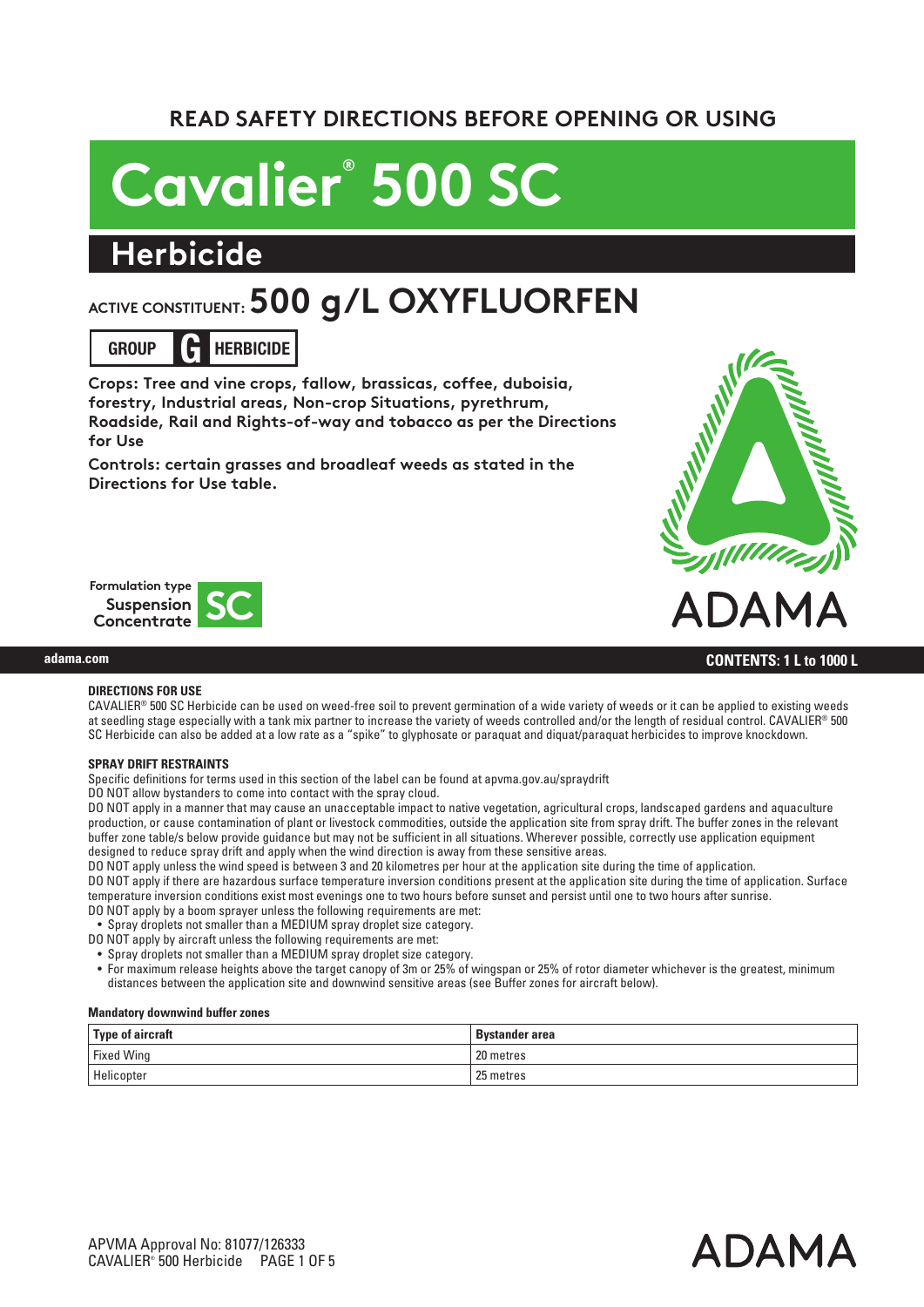#### **1. CAVALIER® 500 SC HERBICIDE APPLIED AS "SPIKE" WITH GLYPHOSATE OR WITH EITHER PARAQUAT OR A DIQUAT/PARAQUAT MIXTURE. RESTRAINTS**

#### For PROFESSIONAL use only.

**DO NOT** disturb weeds by cultivation or sowing for 1 day following application to annual weeds and 7 days for perennial weeds to ensure herbicide absorption, unless specified in the CRITICAL COMMENTS.

NOTE: due to the large number of disparate ornamental trees, not all species/varieties or situations have been fully evaluated for crop safety. Under certain situations, application methods, application rates and weather conditions, phytotoxicity may occur in susceptible ornamental trees from an application of CAVALIER® 500. Users must treat a small number of test plants or a small area prior to whole crop treatment and monitor any phytotoxic effects.

| <b>SITUATION</b>                                                                                                                                                                                                                                                        | <b>FOR WEEDS CONTROLLED</b><br>AND TIME OF APPLICATION                                                                                             | RATE/ha of CAVALIER® 500 SC<br><b>Herbicide</b>                                                                                        | <b>CRITICAL COMMENTS</b>                                                                                                                                                                                                                                                                                                                                                                                                                                                                                                                                                                                                                 |
|-------------------------------------------------------------------------------------------------------------------------------------------------------------------------------------------------------------------------------------------------------------------------|----------------------------------------------------------------------------------------------------------------------------------------------------|----------------------------------------------------------------------------------------------------------------------------------------|------------------------------------------------------------------------------------------------------------------------------------------------------------------------------------------------------------------------------------------------------------------------------------------------------------------------------------------------------------------------------------------------------------------------------------------------------------------------------------------------------------------------------------------------------------------------------------------------------------------------------------------|
| <b>Industrial areas, Non-crop</b><br><b>Situations, Roadside, Rail</b><br>and Rights-of-way,<br><b>Summer and Winter</b><br>Fallow - Before sowing                                                                                                                      | Refer to label of the glyphosate<br>product (such as<br>Wipe-out <sup>®</sup> Bio, Wipe-out <sup>®</sup> 450,<br>Wipe-out <sup>®</sup> Accelerate) | 36 mL plus a glyphosate product<br>at its recommended label rate                                                                       | Addition of CAVALIER <sup>®</sup> 500 SC to glyphosate<br>products will improve knockdown and<br>increase the speed at which treated weeds<br>develop visible symptoms of phytotoxicity<br>(compared to results achieved with<br>glyphosate applied alone) and give control<br>of annual nettles, (Urtica spp.), barley grass<br>and small-flowered mallow. For rates of<br>glyphosate, refer to the appropriate label.<br>Read and follow all label directions.<br>For Summer and Winter Fallow use: See SAFE<br>SOWING INTERVALS section of this label.                                                                                |
| Fruit & nut trees.<br>ornamental trees, vines<br>including:<br>Grapevines, Olive trees,<br>Pome fruit (e.g. apple,<br>pear, nashi, quince), Stone<br>fruit (e.g. apricot, cherry,<br>nectarine, peach, plum)<br>Tree nuts (e.g. almond,<br>macadamia, pecan,<br>walnut) | Refer to label of the glyphosate<br>product (such as<br>Wipe-out®Bio,<br>Wipe-out <sup>®</sup> 450 or<br>Wipe-out <sup>®</sup> Accelerate)         | 36 mL plus Wipe-out <sup>®</sup> 450,<br>Wipe-out <sup>®</sup> Accelerate or<br>Wipe-out <sup>®</sup> Bio at recommended<br>label rate | Addition of CAVALIER® 500 SC to glyphosate<br>products will improve knockdown and<br>increase the speed at which treated weeds<br>develop visible symptoms of phytotoxicity<br>(compared to results achieved with<br>glyphosate applied alone) and give control<br>of annual nettles, (Urtica spp.), barley grass<br>and small-flowered mallow. For rates of<br>glyphosate, refer to the appropriate label.<br>Read and follow all label directions, DO<br>NOT apply the tank mix of glyphosate and<br>CAVALIER® 500 SC near trees or vines less<br>than 3 years old unless they are effectively<br>shielded from spray and spray drift. |
|                                                                                                                                                                                                                                                                         | Refer to Weeds Controlled list and<br>Spraytop <sup>®</sup> or Spray & Sow <sup>®</sup> labels                                                     | 120 mL plus Spraytop <sup>®</sup> or<br>Spray & Sow® product at<br>recommended label rate                                              | Addition of Cavalier 500 SC in a tank mix with<br>Spraytop <sup>®</sup> or Spray & Sow <sup>®</sup> will improve<br>control of small flowered mallow, evening<br>primrose and other weeds sensitive to<br>Cavalier 500 SC. For the rate of Spraytop <sup>®</sup> or<br>Spray & Sow®, refer to the appropriate label.<br>Read and follow all label directions.                                                                                                                                                                                                                                                                            |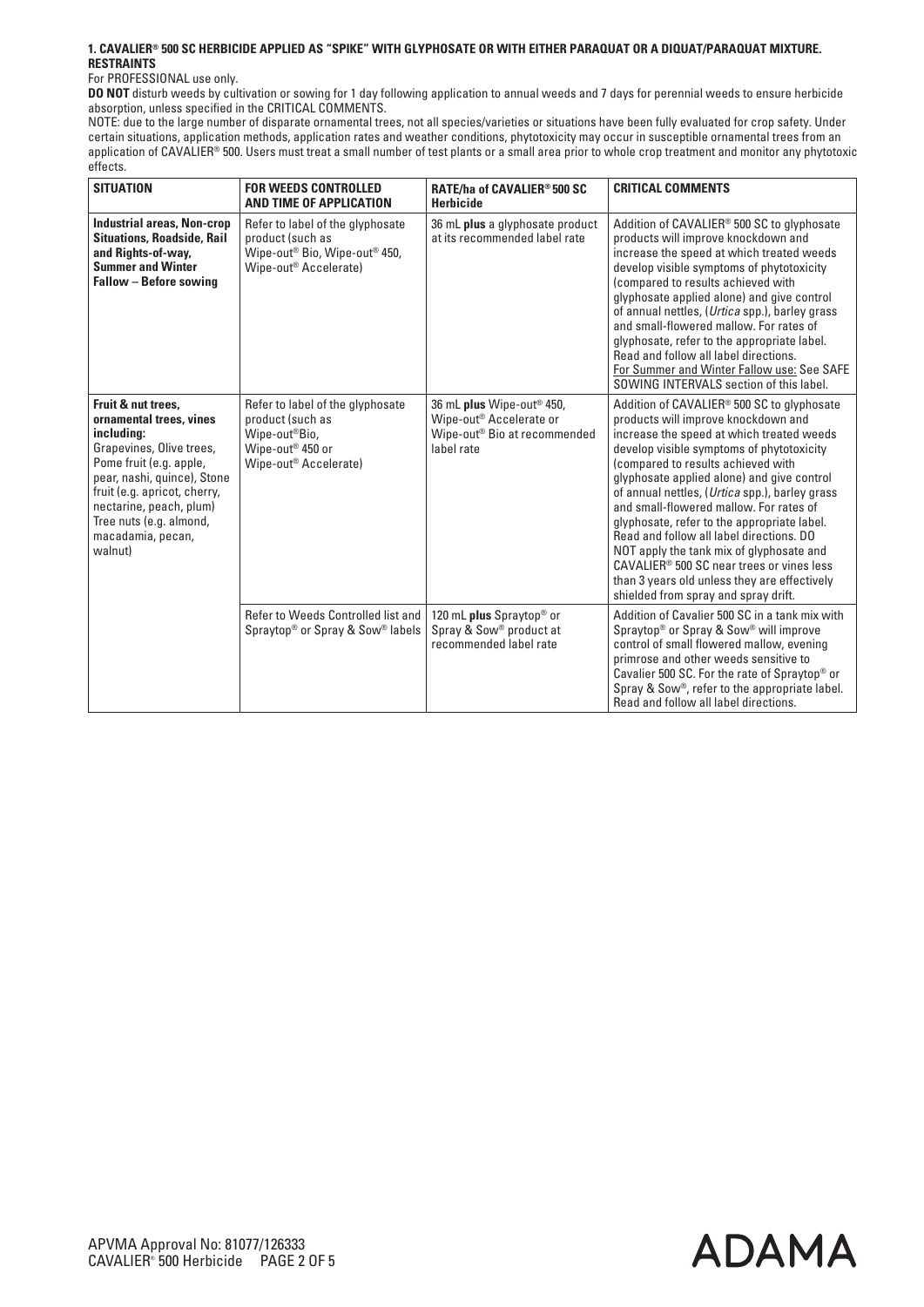#### **2. CAVALIER® 500 SC HERBICIDE APPLIED TO WEED-FREE SOIL OR WEEDS AT SEEDLING STAGE.**

#### **RESTRAINT**

For PROFESSIONAL use only.

If applying to weed seedlings, DO NOT disturb weeds by cultivation or sowing for 1 day following application to annual weeds and 7 days for perennial weeds to ensure herbicide absorption, unless specified in the CRITICAL COMMENTS.

| <b>CROP OR</b><br><b>SITUATION</b>                                                                                                                                                                                                                         | <b>WEEDS</b><br><b>CONTROLLED</b>                                                                                               | <b>WEED OR</b><br><b>CROP STAGE</b>                                                                                                  | RATE/ha                            | <b>CRITICAL COMMENTS</b>                                                                                                                                                                                                                                                                                                                                                                                                                                                                                                                                                                                                                                                                                                                                                                                                                                                                                                                                                                              |
|------------------------------------------------------------------------------------------------------------------------------------------------------------------------------------------------------------------------------------------------------------|---------------------------------------------------------------------------------------------------------------------------------|--------------------------------------------------------------------------------------------------------------------------------------|------------------------------------|-------------------------------------------------------------------------------------------------------------------------------------------------------------------------------------------------------------------------------------------------------------------------------------------------------------------------------------------------------------------------------------------------------------------------------------------------------------------------------------------------------------------------------------------------------------------------------------------------------------------------------------------------------------------------------------------------------------------------------------------------------------------------------------------------------------------------------------------------------------------------------------------------------------------------------------------------------------------------------------------------------|
| <b>Brassica</b><br>Crops:<br>Broccoli,<br>Cabbages,<br>Cauliflower                                                                                                                                                                                         | <b>Refer to Weeds</b><br><b>Controlled list</b>                                                                                 | Weed free<br>soil (prior to<br>crop<br>transplanting)                                                                                | 720 mL<br>$-1L$                    | Apply CAVALIER <sup>®</sup> 500 SC to prepared ground 4 - 7 days prior to<br>transplanting. If soil is dry, irrigation or rainfall is required prior to<br>transplanting for activation of CAVALIER® 500 SC. Utilise transplanting<br>techniques which cause minimal soil disturbance. Excessive soil<br>disturbance will lessen herbicidal activity. Use the higher rate in<br>situations where weed pressure is known to be heavy.                                                                                                                                                                                                                                                                                                                                                                                                                                                                                                                                                                  |
| Coffee:<br>(after                                                                                                                                                                                                                                          | Refer to<br>Weeds                                                                                                               | Weeds free<br>soil                                                                                                                   | $1 - 1.9$ L                        | Use the higher rate where longer residual activity (up to 4 months) is<br>required.                                                                                                                                                                                                                                                                                                                                                                                                                                                                                                                                                                                                                                                                                                                                                                                                                                                                                                                   |
| transplanting<br>or under<br>established<br>bushes)                                                                                                                                                                                                        | <b>Controlled list</b>                                                                                                          | Weeds at the 2 - 4<br>true leaf stage                                                                                                |                                    | When seedlings are present apply as a tank mix with Spraytop <sup>®</sup> to give<br>both knockdown and residual control. Wetspray 1000 should be used in<br>the spray mixture at its recommended rate. Apply as a directed spray to<br>avoid contact with coffee plants. Mature, established weeds must be<br>eliminated by mechanical or chemical means prior to application.                                                                                                                                                                                                                                                                                                                                                                                                                                                                                                                                                                                                                       |
| <b>Duboisia</b><br><i>(after</i>                                                                                                                                                                                                                           | Refer to<br>Weeds                                                                                                               | Weed free<br>soil                                                                                                                    | $1.9 - 3.8$ L                      | Use the higher rate where longer residual control (up to 6 months) is<br>required. An "over-the-top" application will be tolerated.                                                                                                                                                                                                                                                                                                                                                                                                                                                                                                                                                                                                                                                                                                                                                                                                                                                                   |
| transplanting<br>of young<br>seedlings or<br>after harvest<br>of mature<br>plants)                                                                                                                                                                         | <b>Controlled list</b><br>(best results)<br>are achieved<br>when applied<br>to moist soil<br>free of weeds)                     | Weeds at the<br>4 - 6 true leaf<br>stage                                                                                             |                                    | Recently germinated small seedling grasses and broadleaf weeds<br>(4 - 6 true leaves) will be controlled with these rates. Established<br>larger weeds must be eliminated by mechanical or chemical means<br>prior to application of CAVALIER® 500 SC. Add Wetspray® 1000 at its<br>recommended rate to enhance activity.                                                                                                                                                                                                                                                                                                                                                                                                                                                                                                                                                                                                                                                                             |
| <b>Forestry</b><br><b>Plantations:</b><br>Eucalyptus spp.<br>and Pinus spp.<br>(either before<br>or preferably<br>within 4 weeks of<br>transplanting)<br>Industrial areas,<br>Non-crop<br><b>Situations.</b><br>Roadside, Rail and<br><b>Rights-of-way</b> | Refer to<br>Weeds<br><b>Controlled list</b>                                                                                     | Weed free soil<br>(either before or<br>preferably within 4<br>weeks of<br>transplanting)<br>Weeds at the<br>4 - 6 true leaf<br>stage | $1.5 - 1.9$ L                      | Under weed-free conditions, apply as a directed or "over-the-top"<br>spray. Disturbance of the herbicide barrier on the soil surface at<br>transplantation may reduce the length of weed control. If weed<br>seedlings are present, apply as an 'over-the-top" spray. In either<br>situation, use the higher rate for longer residual control. CAVALIER® 500<br>SC can be applied in a tank mix with simazine to extend the spectrum<br>and length of weed control.<br><b>DO NOT</b> use this tank mix in Eucalyptus plantations grown on sands,<br>with no clay or organic matter. The likelihood of foliar damage to<br>trees (especially eucalypts) will increase if applied to foliage that has<br>not hardened off and/or if the temperature exceeds 20°C. However<br>CAVALIER <sup>®</sup> 500 SC is generally regarded as safe to commonly planted<br>forestry species but the sensitivity of less common species should be<br>tested on small areas before a large-scale application is made. |
| <b>Forestry and</b><br>ornamental Trees.<br>Industrial areas,<br>Non-crop<br><b>Situations.</b><br><b>Roadside, Rail and</b><br><b>Rights-of-way</b>                                                                                                       | <b>Broadleaf weeds</b><br>and grasses                                                                                           | Weeds at the<br>4 - 6 true leaf<br>stage                                                                                             | 2 L or<br>$2$ mL/10 m <sup>2</sup> | For the establishment of trees for approved farm practices such as<br>wind breaks, erosion control, woodlots and forestry plantings. When<br>applying as a post-plant spray, ensure spray is directed to the base of<br>seedlings, or that seedlings are protected. DO NOT apply under hot or<br>windy conditions.                                                                                                                                                                                                                                                                                                                                                                                                                                                                                                                                                                                                                                                                                    |
| <b>Pyrethrum:</b><br>- as bare rooted<br>transplants or<br>seedlings                                                                                                                                                                                       | <b>Refer to Weeds</b><br><b>Controlled list</b><br>(except<br>Chickweed)                                                        | Pre-plant<br>incorporated<br>into weed free soil<br>worked to a<br>fine tilth                                                        | $1.9 - 2.9 L$                      | Apply prior to final soil preparation. The preferred implements for final<br>soil preparation would be either a multiple type cultivator or rotary<br>harrows. Use the 2.9 L/ha rate for heavy black clay soils only (as found<br>in Derwent and Coal River Valleys, Tasmania).<br>CAVALIER® 500 SC will not provide consistent control of chickweed.                                                                                                                                                                                                                                                                                                                                                                                                                                                                                                                                                                                                                                                 |
| - more than 4 leaf<br>stage                                                                                                                                                                                                                                | Blackberry<br>Nightshade,<br>Cleavers,<br>Field Bindweed,<br>Fumitory,<br>Groundsel,<br>Sorrel.<br>VolunteerPotato,<br>Wireweed | <b>Emerged weeds</b><br>present                                                                                                      | $50 -$<br>72 mL                    | Apply when pyrethrum growth stage is greater than 4 true leaf.                                                                                                                                                                                                                                                                                                                                                                                                                                                                                                                                                                                                                                                                                                                                                                                                                                                                                                                                        |
| - established<br>crops, $>1$ yr<br>old                                                                                                                                                                                                                     | As above plus<br>Sow Thistle,<br><b>Spear Thistle</b>                                                                           |                                                                                                                                      | 100 mL-<br>1.9L                    | Apply when pyrethrum is >10 cm rosettes. Apply rates of more than<br>100 mL/ha ONLY between 1st Feb and 31st Mar. DO NOT apply later<br>than 25 weeks before harvest.                                                                                                                                                                                                                                                                                                                                                                                                                                                                                                                                                                                                                                                                                                                                                                                                                                 |
| <b>CROP OR</b><br><b>SITUATION</b>                                                                                                                                                                                                                         | <b>WEEDS</b><br><b>CONTROLLED</b>                                                                                               | <b>WEED OR</b><br><b>CROP STAGE</b>                                                                                                  | RATE/ha                            | <b>CRITICAL COMMENTS</b>                                                                                                                                                                                                                                                                                                                                                                                                                                                                                                                                                                                                                                                                                                                                                                                                                                                                                                                                                                              |

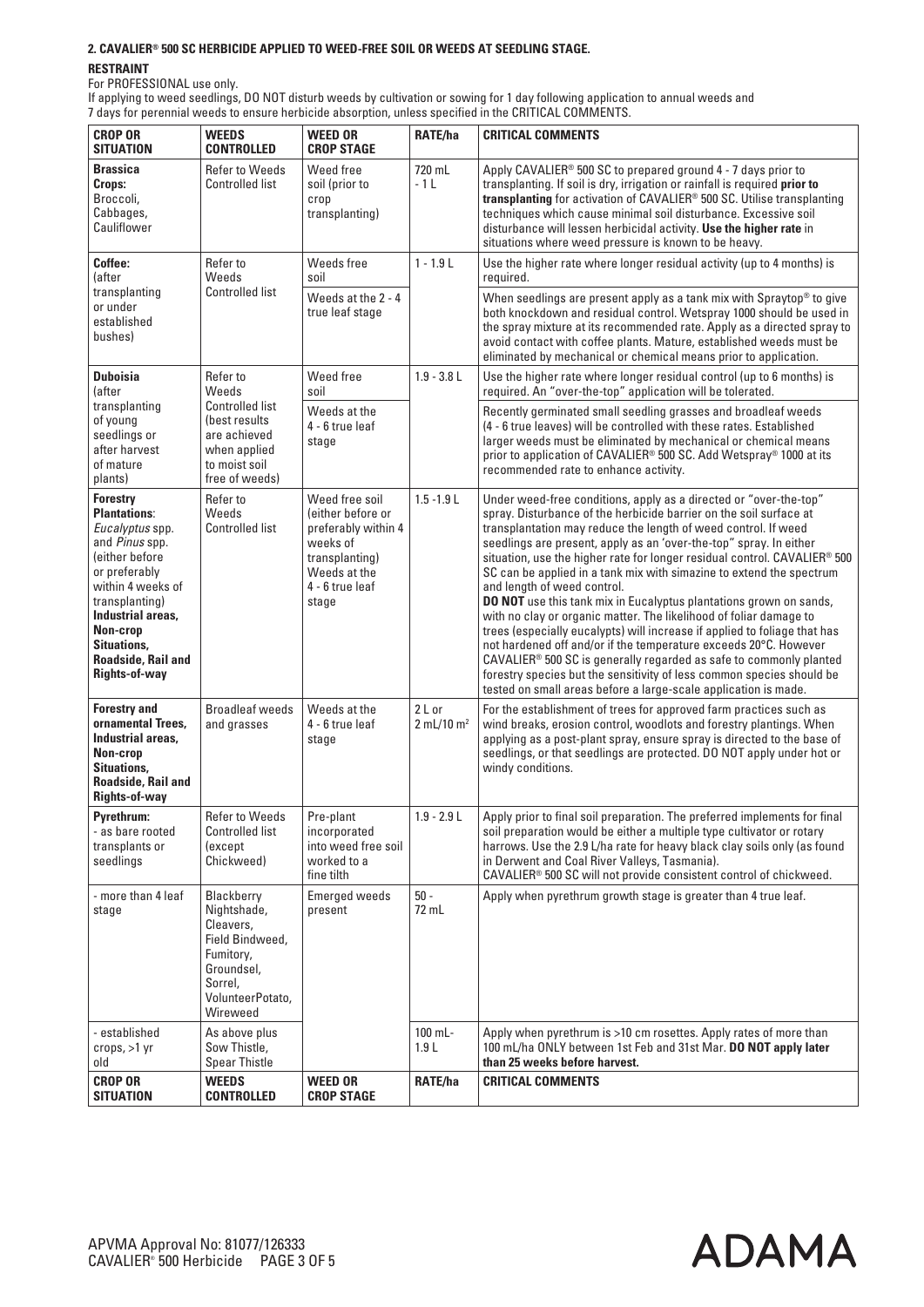| <b>Tobacco</b>                                                                                                                                                                                                                                                | <b>Refer to Weeds</b><br><b>Controlled list</b> | Weed free soil                                      | 1.9L          | Use to control weeds along spray lines only. DO NOT apply to tobacco<br>crop. Apply to soil after solid-set irrigation system has been laid out in<br>the field. CAVALIER <sup>®</sup> 500 SC should be applied to a moist soil. Where<br>very small weeds (2 - 3 leaf) emerge prior to spraying, the addition of<br>Wetspray <sup>®</sup> 1000 at the label rate to the spray mixture is necessary for<br>effective control. Should the weeds be more advanced, the addition of<br>1.6 L/ha of Spraytop® is required. Avoid spray drift.                                                                                                                                                                                                                                                                                                                                               |
|---------------------------------------------------------------------------------------------------------------------------------------------------------------------------------------------------------------------------------------------------------------|-------------------------------------------------|-----------------------------------------------------|---------------|-----------------------------------------------------------------------------------------------------------------------------------------------------------------------------------------------------------------------------------------------------------------------------------------------------------------------------------------------------------------------------------------------------------------------------------------------------------------------------------------------------------------------------------------------------------------------------------------------------------------------------------------------------------------------------------------------------------------------------------------------------------------------------------------------------------------------------------------------------------------------------------------|
| <b>Trees (Fruit and</b><br>Nut) and Vines at<br>least 3 years old as<br>a dormant<br>application.<br>including:<br>Grapevines,                                                                                                                                |                                                 |                                                     | $1.5 - 1.9 L$ | DO NOT apply CAVALIER <sup>®</sup> 500 SC once bud swell has occurred. Apply<br>to freshly cultivated weed free soil. Use the higher rate when longer<br>residual control is required (up to 4 months). Where grass weeds are<br>expected to be a major problem, or when control of a wider weed<br>spectrum is required, mix the lower rate with 4.5 L/ha of Cameo <sup>®</sup> 500 or<br>4.5 kg /ha of a napropramide (500 g/kg) product. Refer to product labels<br>for crops, rates, states and weeds                                                                                                                                                                                                                                                                                                                                                                               |
| Olive trees.<br>Pome fruit (e.g.<br>apple, pear, nashi.<br>quince),<br>Stone fruit (e.g.<br>apricot, cherry,<br>nectarine, peach,<br>plum)<br>Tree nuts (e.g.<br>almond,<br>macadamia.<br>pecan, walnut)                                                      |                                                 | <b>Emerged weeds</b><br>present (4-6 leaf<br>stage) |               | DO NOT apply CAVALIER <sup>®</sup> 500 SC once bud swell has occurred.<br>Use the higher rate when longer residual control is required (up to 4<br>months). When young seedling grasses and/or broadleaf weeds are<br>present, apply as a tank mix with glyphosate (Wipe-out® 450, Wipe-out®<br>Accelerate or Wipe-out® Bio), Spraytop® or Spray & Sow® to obtain<br>both knockdown and residual control. A non-ionic surfactant such as<br>Wetspray <sup>®</sup> 1000 should be used at 0.1 %v/v. Read and follow all label<br>directions. Where weed growth is large and dense, weeds must be<br>eliminated prior to application of CAVALIER® 500 SC, using chemical or<br>mechanical means.<br>Macadamias: Apply in 250 - 500 L water/ha. Apply after harvest to<br>prevent spray contacting nuts. Avoid spray contact with foliage and<br>stem. DO NOT apply to nuts on the ground. |
| <b>Tropical and</b><br>sub-tropical                                                                                                                                                                                                                           | Refer to weeds<br>Controlled list               | Weed free soil                                      | 1.9L          | Best results are obtained when applied to moist weed free soil and<br>followed by rainfall or irrigation.                                                                                                                                                                                                                                                                                                                                                                                                                                                                                                                                                                                                                                                                                                                                                                               |
| fruit crops<br>(inedible peel),<br>including:<br>Avocado,<br>Cherimoya,<br>Custard apple,<br>Durian, Feijoa,<br>Guava, Jackfruit,<br>Kiwifruit, Longan,<br>Lychee, Mango,<br>Mangosteen,<br>Papaya,<br>Passlontruit,<br>Persimmon,<br>Rambutan,<br>Star apple |                                                 | <b>Emerged weeds</b><br>present                     |               | If weeds are present, CAVALIER® 500 SC should be applied as a tank<br>mix with recommended rates of glyphosate (Wipe-out® 450,<br>Wipe-out <sup>®</sup> Accelerate or Wipe-out® Bio), Spraytop® or Spray & Sow®.<br>Read and follow all label directions.                                                                                                                                                                                                                                                                                                                                                                                                                                                                                                                                                                                                                               |

#### **NOT TO BE USED FOR ANY PURPOSE, OR IN ANY MANNER, CONTRARY TO THIS LABEL UNLESS AUTHORISED UNDER APPROPRIATE LEGISLATION**

**WITHHOLDING PERIOD**

**Grazing: DO NOT ALLOW LIVESTOCK TO GRAZE TREATED WEEDS.**

**Harvest: NOT REQUIRED WHEN USED AS DIRECTED.**

**Weeds Controlled List**

| <b>BEFORE GERMINATION</b>                 | <b>SEEDLINGS</b>                             |                                              |
|-------------------------------------------|----------------------------------------------|----------------------------------------------|
| Amsinckia ( <i>Amsinckia</i> spp.)        | Prickly lettuce (Lactuca spp.)               | Amsinckia ( <i>Amsinckia</i> spp.)           |
| Barley grass (Hordeum leporinum)          | Red Natal grass (Rhynchelytrum repens)       | Bellvine ( <i>Ipomoea</i> spp.)              |
| Barnyard grass (Echinochloa spp.)         | Redshank (Amaranthus cruentus)               | Capeweed (Arctotheca calendula)              |
| Blackberry nightshade (Solanum nigrum)    | Ryegrass ( <i>Lolium</i> spp.)               | Common cotula (Cotula australis)             |
| Bladder ketmia (Hibiscus trionum)         | Sesbania pea (Sesbania cannabina)            | Crowsfoot grass (Eleusine indica)            |
| Burrgrass (Cenchrus australis)            | Shepherd's purse (Capsella bursa-pastoris)   | Deadnettle (Lamium amplexicaule)             |
| Caltrop (Tribulus terrestris)             | Small flowered mallow (Malva parviflora)     | Groundsel (Senecio vulgaris)                 |
| Capeweed (Arctotheca calendula)           | Soursob ( <i>Oxalis pes-caprae</i> )         | Liverseed grass (Urochloa panicoides)        |
| Chickweed (Stellaria media)               | Sow thistle (Sonchus oleraceus)              | Pigweed (Portulaca oleracea)                 |
| Crowsfoot grass (Eleusine indica)         | Starburr (Acanthospermum hispidum)           | Potato weed (Galinsoga parviflora)           |
| Deadnettle (Lamium amplexicaule)          | Stinkgrass ( <i>Eragrostis cilianensis</i> ) | Redshank (Amaranthus cruentus)               |
| Fat hen (Chenopodium album)               | Summer grass (Digitaria spp.)                | Shepherd's purse (Capsella bursa-pastoris)   |
| Giant pigweed (Trianthema portulacastrum) | Thornapple (Datura stramonium)               | Sow thistle (Sonchus oleraceus)              |
| Liverseed grass (Urochloa panicoides)     | White eye (Richardia brasiliensis)           | Small flowered mallow (Malva parviflora)*    |
| Lovegrass ( <i>Eragrostis</i> spp.)       | Wild mustard (Sisymbrium spp.)               | Stinging nettle (Urtica urens)               |
| Pigeon grass (Setaria spp.)               | Wild radish (Raphanus raphanistrum)          | Stinkgrass ( <i>Eragrostis cilianensis</i> ) |
| Pigweed ( <i>Portulaca oleracea</i> )     | Wireweed/Hogweed (Polygonum aviculare)       | Wild radish (Raphanus raphanistrum)          |

\* When mixed with glyphosate product at its recommended rate

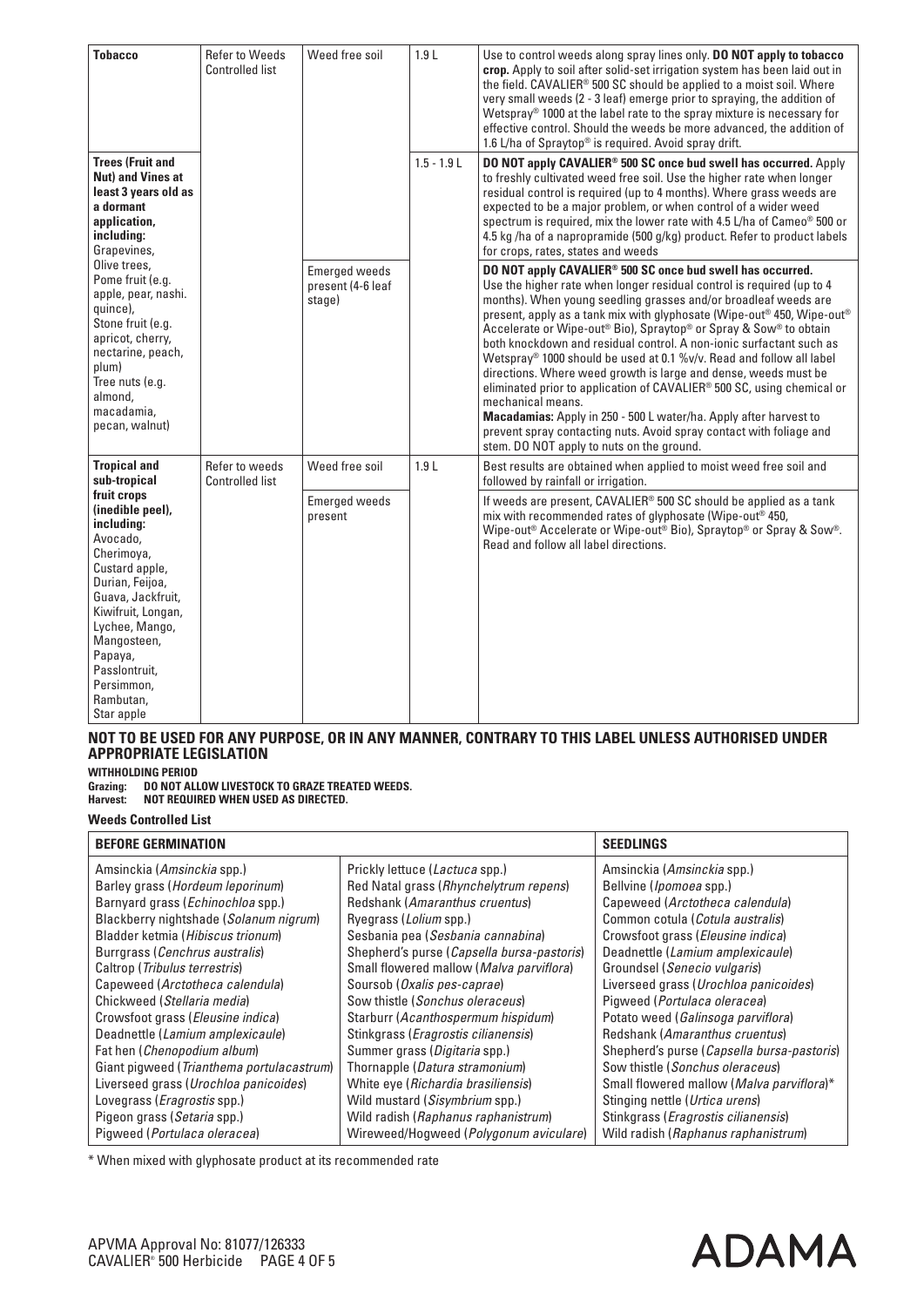#### **GENERAL INSTRUCTIONS**

CAVALIER® 500 SC is a selective herbicide for the control of certain annual grasses and broadleaf weeds in dormant apples, grapes, peaches, pears, plums, apricots, almonds, macadamia, dubosia, tobacco, coffee, pyrethrum, winter cereals, topical/subtropical crops, brassicas, onions, Eucalyptus and *Pinus* spp. and other forestry trees and in other non-crop situations applied either to weed free soil or to the 4 - 6 true leaf stage. CAVALIER® 500 SC applied to well prepared, weed free soil should not be disturbed or incorporated after application. Weed control for up to 6 months can be expected with high label rates, but spot treatment of escape weeds or perennial grasses may be necessary with knockdown herbicides. When CAVALIER® 500 SC is applied to seedling weeds at the 4 to 6 leaf stage, a non-ionic surfactant such as Wetspray® 1000 should be added at recommended rates to improve activity, where suggested in the CRITICAL COMMENTS.

CAVALIER® 500 SC can also be used at low rates as a "spike" to improve the weed spectrum of knockdown herbicides such as glyphosate and paraquat or diquat/paraquat mixtures.

#### **TIMING**

#### **Residual Control**

For optimum residual weed control, CAVALIER® 500 SC Herbicide should be applied to the soil surface prior to weed emergence after all other agricultural operations, such as mechanical cultivation and re-shaping of irrigation furrows, have been completed. The area should be left undisturbed during the time period of desired weed control. When applied to seedling weeds, they should be young and actively growing. Weed control for up to 6 months can be expected with high label rates, but spot treatment of escape or perennial grasses may be necessary with knockdown herbicides.

#### **Post-emergence weed control**

For optimum post-emergence weed control, CAVALIER® 500 SC + glyphosate, paraquat or paraquat/diquat tank mixes should be applied to small seedling weeds up to 4-6 true leaf stage. Use of a non-ionic surfactant such as Wetspray® 1000 is recommended to improve activity. Weeds should be actively growing and free from environmental stress (drought, cold, insect attack, nutrient deficiency). Cultivation after treatment and prior to or at planting is beneficial for final fallow weed control.

#### **MIXING**

Shake well before use. When using CAVALIER® 500 SC alone, fill the spray tank at-least 1/3 full with clean water and add the recommended amount of CAVALIER® 500 SC while the pump and agitator are running, then complete filling the spray tank. A non-ionic surfactant, if required by label directions, should be added near the end of the filling process to minimize foaming. If tank mixing with Cameo® 500 or napropamide, add the product to a 1/3 filled tank and then add CAVALIER® 500 SC during the filling operation. Maintain agitation during mixing and until spraying is completed. When tank mixing with glyphosate formulations, paraquat, or paraquat/diquat, add this after CAVALIER® 500 SC during the filling operation.

#### **CAVALIER® 500 SC Herbicide + Glyphosate tank mixes**

Ensure thorough agitation when mixing, filling the spray tank and during application, irrespective of glyphosate formulation used. Follow recommended order and directions for tank mixing CAVALIER® 500 SC and glyphosate. Use all spray mix immediately after preparation.

- DO NOT tank mix CAVALIER® 500 SC and glyphosate without agitation.
- DO NOT allow mix to stand unagitated.
- DO NOT store CAVALIER® 500 SC and glyphosate tank mixes.
- DO NOT mix other agrochemical products with CAVALIER® 500 SC and Wipe-Out® Accelerate

#### **APPLICATION**

Spray equipment should be calibrated carefully before use. Cavalier® 500 SC should be applied uniformly with an accurately calibrated, low pressure herbicide sprayer, as a directed treatment to the base of tree and vine crops using flat fan or hollow cone nozzles. Complete coverage of seedling weeds is required for maximum knockdown effect. Ensure both weed foliage and the soil surface area sprayed.

Tank mixtures of 36 mL/ha of Cavalier® 500 SC with glyphosate herbicides should be applied in 30 to 200 litres spray volume per hectare. For maximum residual control Cavalier® 500 SC should NOT be incorporated or disturbed after application.

#### **Ground application**

Apply using a vehicle mounted boom, calibrate to deliver a MEDIUM spray droplet size category, using water volume of 250 to 500 litres per hectare for bare soil or 100 to 1350 litres per hectare when seedling weeds (4 to 6 leaf stage) are treated. Use the higher volumes where weed density is high.

#### **Aerial application**

For aerial application a spray volume of 100 L of water is recommended. *Engineering Controls for Duboisia and Pyrethrum only:* Closed mixing and loading systems must be used when applying with aerial equipment. **CROP SAFETY**

CAVALIER® 500 SC may be applied as a directed and/or shielded spray around dormant peach, plum, apricot, almond, apple and pear trees and grapevines of all ages when applied at rates of less than 480 mL/ha. When applied at 1.5 L/ha and above, the trees and grape vines should be at least 3 years of age. **DO NOT** apply CAVALIER® 500 SC once budswell has occurred when using rates greater than 480 mL/ha. Duboisia seedlings and mature plants will tolerate "over-the-top" applications of CAVALIER® 500 SC.

#### **SAFE SOWING INTERVALS**

CAVALIER® 500 SC at up to 36 mL/ha may be safely applied 1 day prior to planting broadacre crops such as cereals (wheat, barley, oats, triticale), canola, pulses (lupins, faba beans, field peas) and undersown pastures (lucerne, clover, medics, ryegrass, phalaris, cocksfoot) and 7 days minimum prior to planting cotton or soybeans, provided minimum tillage planting equipment is used with minimal soil disturbance. Inversion, mixing of surface soil with that in the planting zone or covering seed with treated soil may result in injury to emerging crop seedlings. **Avoid covering the seed with soil treated with CAVALIER® 500 SC during the planting operation to minimise crop injury.** CAVALIER® 500 SC has residual soil activity, especially when applied at rates greater than 36 mL/ha and on small-seeded horticultural crops. Plantback intervals in the following table for horticultural crops must be observed if more than 36 mL/ha CAVALIER® 500 SC has been applied.

|  |  |  |  |  | <b>Safe Sowing Intervals for Horticultural Crops (Days)</b> |  |  |  |
|--|--|--|--|--|-------------------------------------------------------------|--|--|--|
|--|--|--|--|--|-------------------------------------------------------------|--|--|--|

| <b>CAVALIER<sup>®</sup> 500 SC rate</b> | Up to 36 mL/ha | 480 mL/ha |
|-----------------------------------------|----------------|-----------|
| Beans                                   |                | 60        |
| <b>Brassicas</b>                        | 14             | 90        |
| Capsicums                               |                |           |
| Carrots                                 |                |           |
| Cucurbits                               |                | 60        |
| Lettuce                                 |                | 90        |
| <b>Onions</b>                           | 21             | 180       |
| Potatoes                                |                | 60        |
| l Tomatoes                              | 14             |           |

#### **RESISTANCE WEEDS WARNING**

CAVALIER® 500 SC Herbicide is a member of the diphenyl ether group of herbicides.

**GROUP G HERBICIDE**

The mode of action of CAVALIER® 500 SC is to inhibit protoporphyrinogen oxidase. For herbicide resistance management, CAVALIER® 500 SC is a Group G herbicide. Some naturally-occurring weed biotypes resistant to CAVALIER® 500 SC and other Group G herbicides may exist through normal genetic variability in any weed population. The resistant individuals can eventually dominate the weed population if these herbicides are used repeatedly. These weeds will not be controlled by CAVALIER® 500 SC or other Group G herbicides. Since the occurrence of resistant weeds is difficult to detect prior to use, Adama Australia accepts no liability for any losses that may result from the failure of CAVALIER® 500 SC Herbicide to control resistant weeds.

#### **COMPATIBILITY**

CAVALIER® 500 SC Herbicide is compatible with Wipe-out® 450, Wipe-out® Accelerate or Wipeout® Bio (with agitation), Spraytop®, diquat, Spray & Sow®, Cameo® 500, and Exonerate® 200 SL.